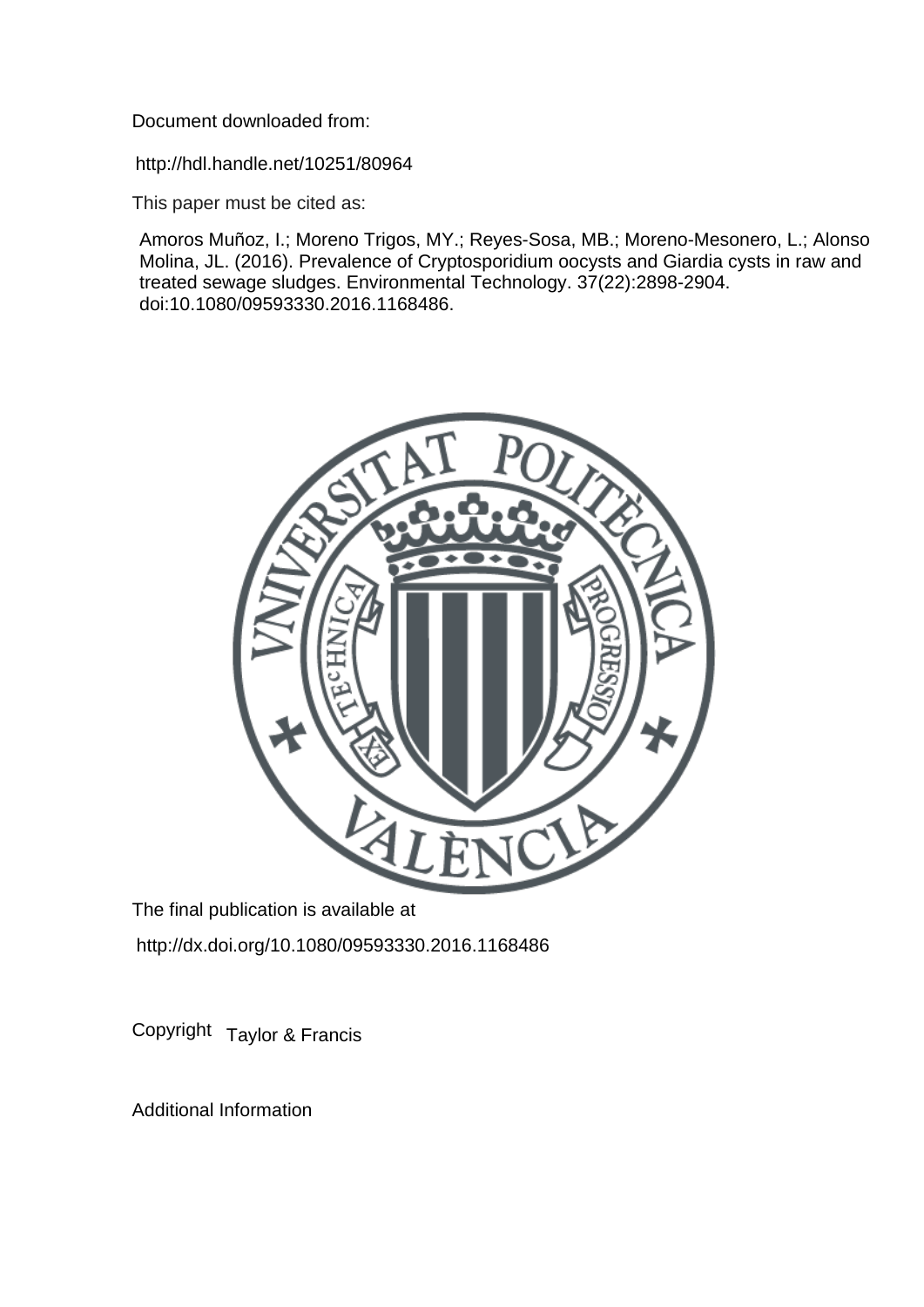# **Prevalence of** *Cryptosporidium* **oocysts and** *Giardia* **cysts in raw and treated sewage sludges**

Inmaculada Amorós\* ;Yolanda Moreno; Mariela Reyes; Laura Moreno-Mesonero and Jose L. Alonso

*a Instituto de Ingeniería del Agua y Medio Ambiente. Universitat Politècnica de València, Spain. Camino de Vera s/n, 46022 Valencia, Spain* 

## **Abstract**

Treated sludge from wastewater treatment plants is commonly used in agriculture as fertilizers and to amend soils. The most significant health hazard for sewage sludge relates to the wide range of pathogenic microorganisms such as protozoa parasites.The objective of this study was to collect quantitative data on *Cryptosporidium* oocysts and *Giardia* cysts in the treated sludge in wastewater treatment facilities in Spain. Sludge from five wastewater treatment plants (WWTPs) with different stabilization processes, has been analyzed for the presence of *Cryptosporidium* and *Giardia* in the raw sludge and after the sludge treatment. A composting plant (CP) has also been assessed.

After a sedimentation step, sludge samples were processed and (oo)cysts isolated by immunomagnetic separation (IMS) and detected by immunofluorescence assay (IFA). Results obtained in this study showed that *Cryptosporidium* oocysts and *Giardia* cysts were present in 26 of the 30 samples (86.6%) of raw sludge samples. In treated sludge samples, (oo)cysts have been observed in all WWTP's analyzed (25 samples) with different stabilisation treatment (83.3%). Only in samples from composting plant no (oo)cysts were detected. This study provides evidence that (oo)cysts are present in sewage sludge-end products from wastewater treatment processes with the negative consequences for public health

*Keywords: Cryptosporidium*, *Giardia*, prevalence, sewage sludge, biosolids

1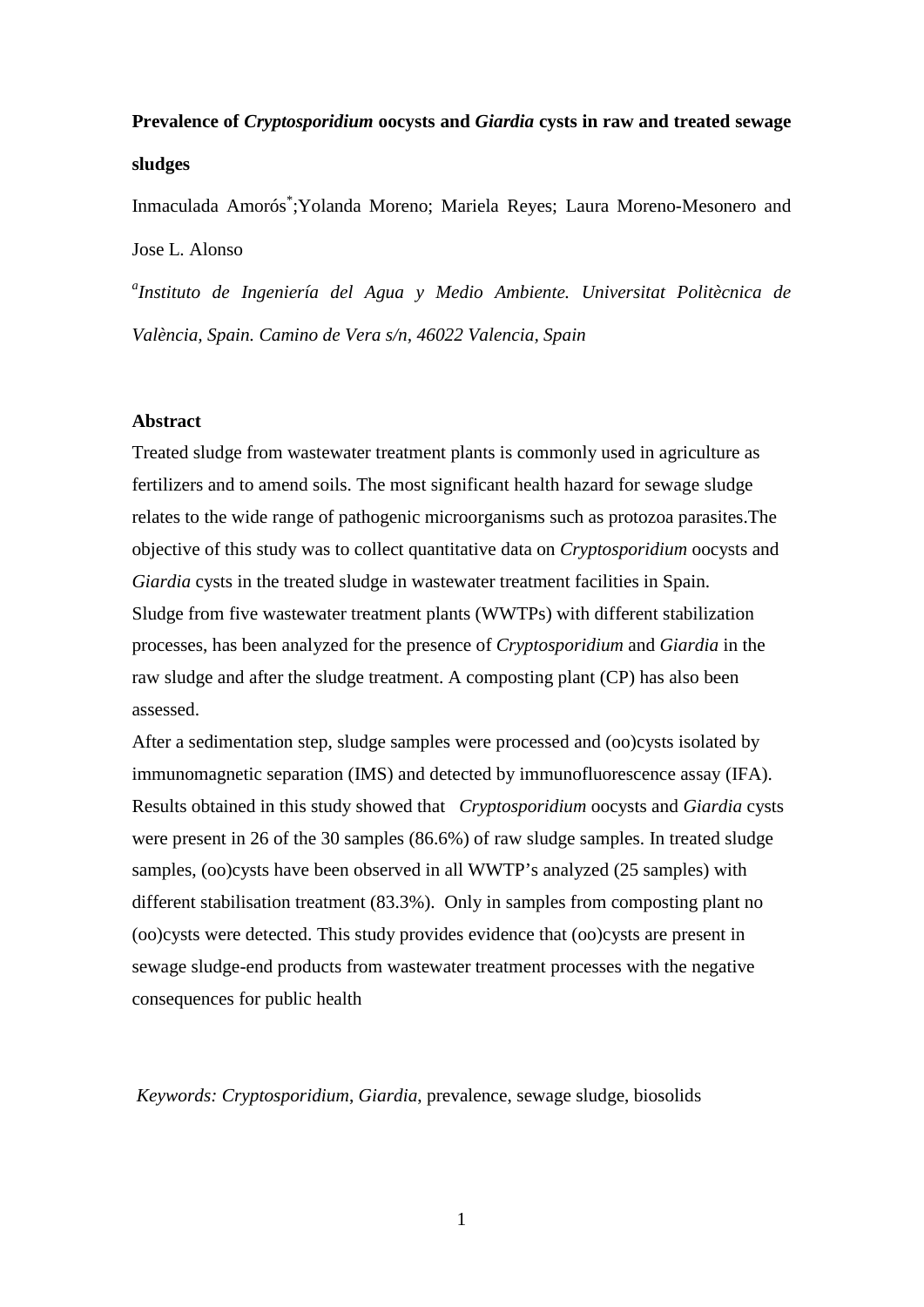## **Introduction**

*Cryptosporidium* and *Giardia* are infectious protozoan parasites capable of causing gastrointestinal illnesses in both animals and humans. An infected person can shed up to  $3x10^9$  oocysts [1] or up to  $5x10^8$  cysts over the course of infection.[2] In fact, these parasites are the most common food and waterborne protozoa that affect humans and a wide range of animals, which can shed large numbers of the transmissive stages of these enteropathogens, (oo)cysts, in their surroundings.[3-7] Livestock operations and irrigation with polluted water can lead to the contamination of soil and vegetables with zoonotic faecal pathogens, in which *Giardia duodenalis* cysts and *Cryptosporidium parvum* oocysts are included.[8-11] *Cryptosporidium* and *Giardia* (oo)cysts are environmental resistant stages, and can survive at different temperatures and conditions.[12]

Aerobic wastewater treatment plants use sludge activated sludge process to reduce water pollution and the presence of microorganisms. Many of these microorganisms are trapped in, or adsorbed to particulates and are concentrated in the sludge. For example, during the separation of solid material from wastewater in both primary (settling) and secondary treatments, numerous pathogens remain associated with particulates thus concentrating them in the sludge.[13-14] Therefore, sludge can contain many of these parasites.[15-18]

Sewage sludge is the solid, organic material which remains after wastewater is treated and discharged from a wastewater treatment plant. Sludge is treated to stabilize the organic matter and reduce the amount of human pathogens.[19] Several treatments can be employed to reduce the pathogen content in sewage sludge, such as heat-drying, addition of hydrated lime (calcium hydroxide) to increase pH, composting, and biological digestion.[13] Biological digestion is the treatment method most frequently used to achieve stabilization, and involves decomposition of organic matter by microorganisms either in the presence of oxygen (aerobic digestion) or in its absence (anaerobic digestion).

Applications of sewage sludge-end products are an ecologically important means for the utilization of nitrogen and phosphorus. However, spreading sludge on agricultural lands, which has increased during the last years due to economic and environmental reasons,[20] facilitates circulation of *Cryptosporidium* and *Giardia* in the environment. It also contaminates shallow aquifers, potable waters [21] and food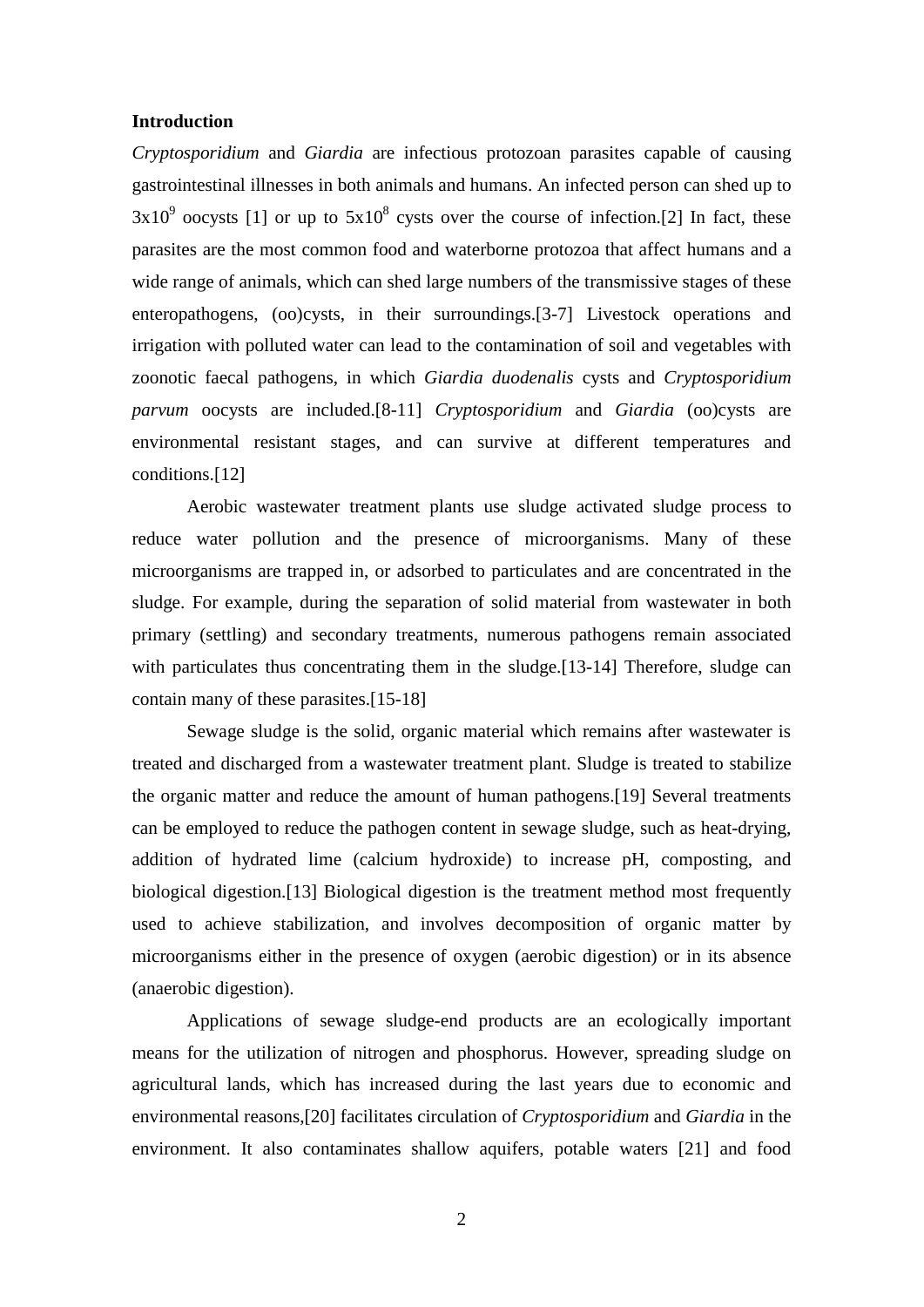cropped from land, thus posing a threat to human and animal health. During rainfall, (oo)cysts may end in surface and groundwater.[3] The very low infective dose of these parasites also suggests a health risk for workers exposed to sewage.[22]

Various studies have identified high levels of *Cryptosporidium* oocysts and *Giardia* cysts in both treated and untreated sewage sludge. [17-20,23-27] However, information on the effectiveness of sludge treatments on the inactivation of *Cryptosporidium a*nd *Giardia* is incomplete.[20,28-30] Consequently, it is important to quantify the risks of contamination associated with this practice, which in turn requires accurate methods to quantify the levels of *Cryptosporidium* and *Giardia* in biosolids, such as sewage sludge.

Several methods have been described to enumerate *Cryptosporidium* oocysts and *Giardia* cysts in different biosolids. These methods include ECP (ether clarification procedure), [31] NaCl flotation and differential density centrifugation with percollsucrose [32,33] and immunomagnetic separation (IMS) followed by immunofluorescence assay (IFA).[34-36,18] Recovery efficiencies associated with these methods have been determined by a number of researchers, but the results exhibit a considerable degree of variation.[37] A sedimentation step before immunomagnetic separation has been established by Massanet-Nicolau.[37] This method was used to recover stained cysts and oocysts (spiked organisms) from primary settled sewage sludge, anaerobically digested sewage sludge, and bovine manure.

The aim of this study was to determine the occurrence of *Cryptosporidium* oocysts and *Giardia* cysts in raw and treated sludge from five wastewater treatment plants and from a composting plant to evaluate the levels of (oo)cysts present after each stabilization treatment .

## **Materials and Methods**

## *Sludge samples and sampling sites*

A total of 60 sludge samples (30 raw sludge and 30 treated sludge) have been processed from five wastewater treatment plants (WWTP) located in Eastern Spain: (WWTP1 ,WWTP2, WWTP3 WWTP4 WWTP5), that served different population (between 20,000 and 200,000 equivalent inhabitants) with different sludge treatments (Table 1) and which also received both agricultural and industrial inputs. Moreover, five samples from a composting plant (CP), which received sludge from some WWTPs, have also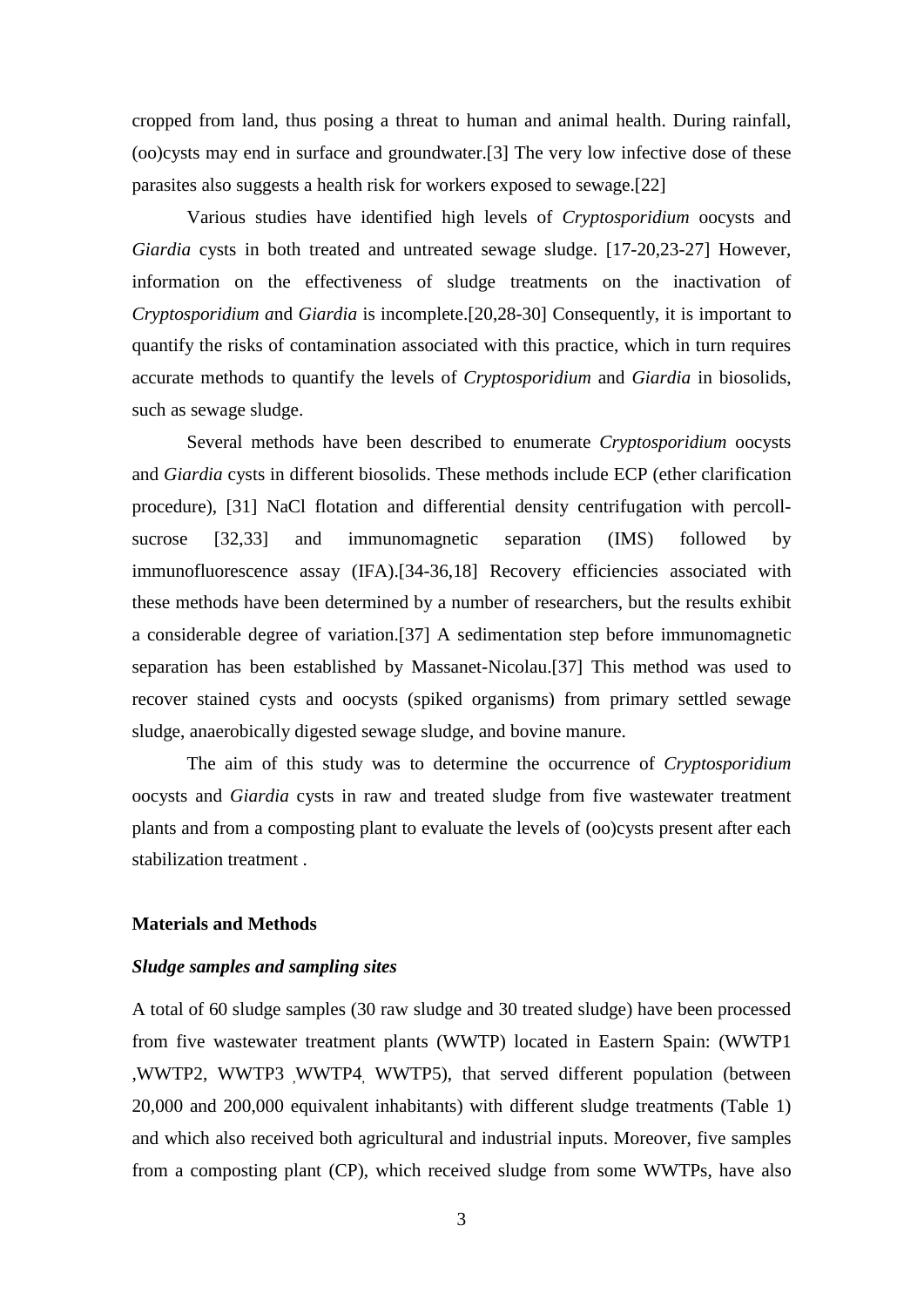been evaluated. In the case of the composting plant, dewatered sludge (raw) from different municipal sewage treatment plants is sent to the thermophilic composting process. Degradation occurs through longitudinal windrows (covered with a Gore cover). Ambient air is sucked through the piles during 10 days, where temperature is approximately 55ºC. The final product (from now on, referred to as compost) is stored for 30 days.

Samples were collected monthly over five samplings, from March to July in WWTP1, WWTP2 and WWTP3, and from September to January in WWTP4, WWTP5 and WWTP6. Each sample was transported to the laboratory, kept at 4ºC and tested within the next 12 h.

# *Cysts and oocysts detection in sludge*

A reported method by Massanet-Nicolau [37] for sludge using a sedimentation step followed of inmunomagnetic separation has been used. One-gram samples of the sludge were deposited in 50-ml plastic centrifuge tubes (Corning). 25-ml volume of 0.1 M phosphate-buffered saline (Sigma-Aldrich, St. Louis, MO) was added to the centrifuge tube containing the sludge sample and vortexed for 60 s. Another 25 ml of phosphatebuffered saline was then added to the sample, and the tube was inverted five times. The sample was left to stand for 60 min at room temperature, during which the heavier particles of debris settled at the bottom of the tube. At the end of the 60-min period, a 10-ml disposable pipette was used to transfer the top 45 ml of liquid to a clean 50-ml centrifuge tube. During this step, care was taken not to disturb the accumulated solids at the bottom of the tube. The 45 ml of liquid was then brought to a final volume of 50 ml with filtered deionized water and centrifuged for 5 min at  $1,050 \times g$  (with no braking during the deceleration phase). The rest of the analytical procedure was based on the U.S. Environmental Protection Agency Method 1623.[34] The sample was then further purified by immunomagnetic separation. After centrifugation, the pellet was resuspended in 10 ml of water in a Leighton tube, and immunomagnetic separation (IMS) was conducted using the commercially available GC Combo kit (Invitrogen-Dynal AS Oslo) according to the manufacturer's instructions. The final concentrate from the IMS was transferred onto the well of a slide and dried overnight at room temperature. The slide was labeled with fluorescent monoclonal antibodies fluorescein isothiocyanate (FITC) for *Giardia a*nd *Cryptosporidium* immunofluorescence assay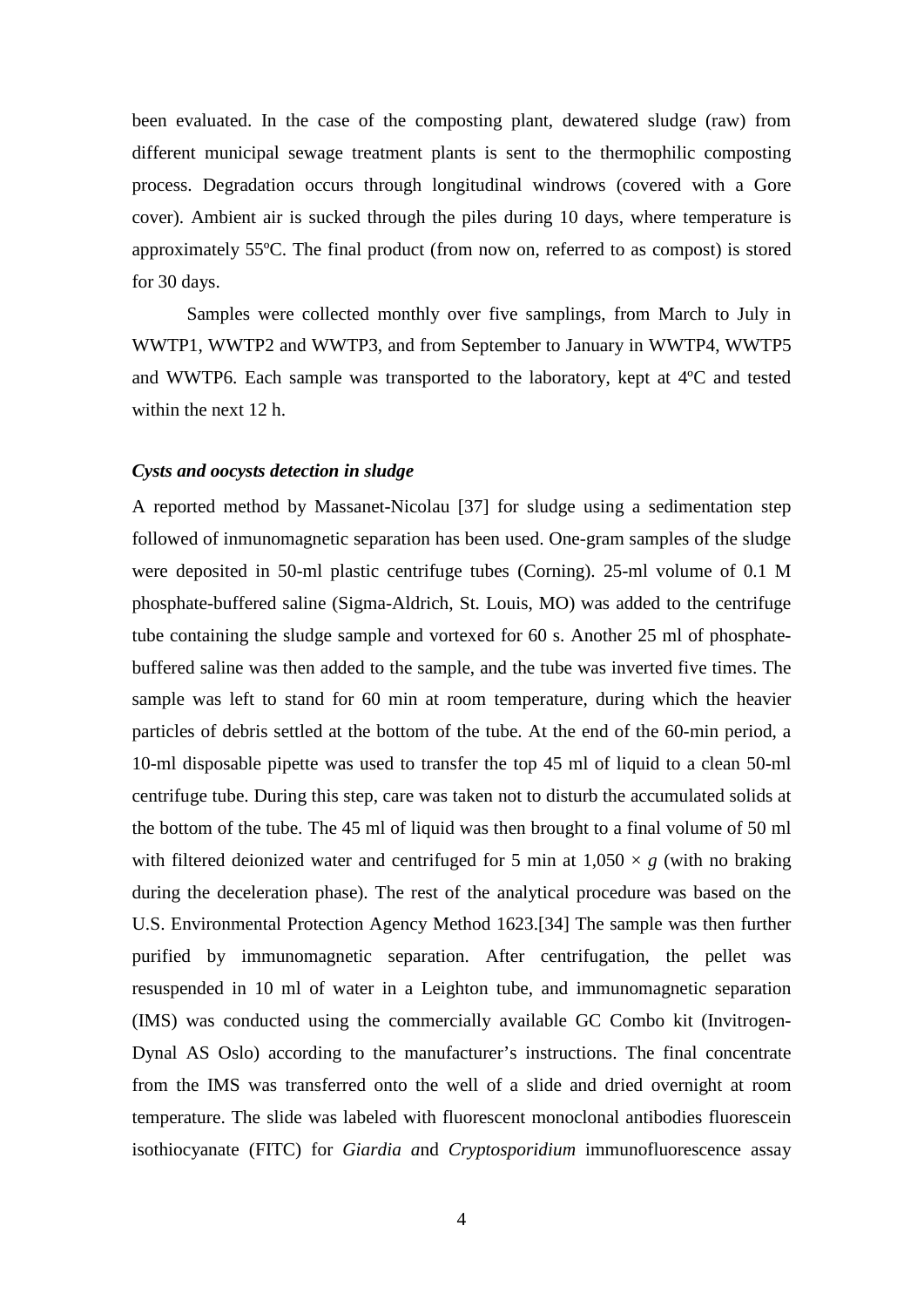(IFA), according to the manufacturer's protocol, (Meridian Diagnostics, Inc., Cincinnati, OH).

Fifty microliters of (4,6-diamidino-2-phenylindole dihydrochloride) DAPI (Sigma-Aldrich, St. Louis, MO) solution (0.4 mg/ml in PBS) were placed in each well of the slide and allowed to stand at room temperature for 15 min; excess of DAPI solution was removed by washing the slides twice in PBS. Slides were placed under darkness, mounted and examined at 600X magnification using epifluorescence microscopy (Olympus BX 50, Tokyo, Japan). A blue filter (excitation, 480 nm; emission, 520 nm) was used to detect fluorescein isothiocyanate–conjugated MAblabeled (oo)cysts, and a UV filter block was used for DAPI (excitation, 350 nm; emission , 450 nm).

# **Results**

The occurrence of (oo)cysts has been studied in sludge from wastewater treatment plants before and after different stabilization treatments.

Data showed (Table 2) that oocysts of *Cryptosporidium* and cysts of *Giardia* were present in 26 of the 30 raw sludge samples (86.6%). The average concentration of *Cryptosporidium* was higher than *Giardia*'s average in WWTP1, WWTP2, WWTP3 and WWTP4 and lower in the raw sludge arriving to Composting Plant (CP). In WWTP5 same average of oocysts than cysts was found.

In the treated sludges, (oo)cysts were detected in WWTP1, WWTP2, WWTP3, WWTP4, and WWTP5 (83.3%). Only in the sludge from CP that was composted, no (oo)cysts were detected.

In WWTP2, WWTP4 (aerobic digestion) and WWTP5 (lime stabilization and heat drying) the average of oo(cysts) detected in treated sludge was higher than in sludge before treatment. In WWTP1 and WWTP3, the average of (oo)cysts was lower in the sludge after treatment (anaerobic digestion and lime stabilization respectively) but in some samples, (oo)cysts counts were higher in treated sludge than in mixture sludge before treatment, particularly in WWTP1 (Table 2). Maximum levels of *Cryptosporidium* of 498 oocysts/g and 248 cysts/g of *Giardia* have been found in WWTP1 during the sampling 1 (Table 2), although the average of (oo)cysts was lower in treated sludge than in raw sludge. Sludge from this WWTP is used in agriculture,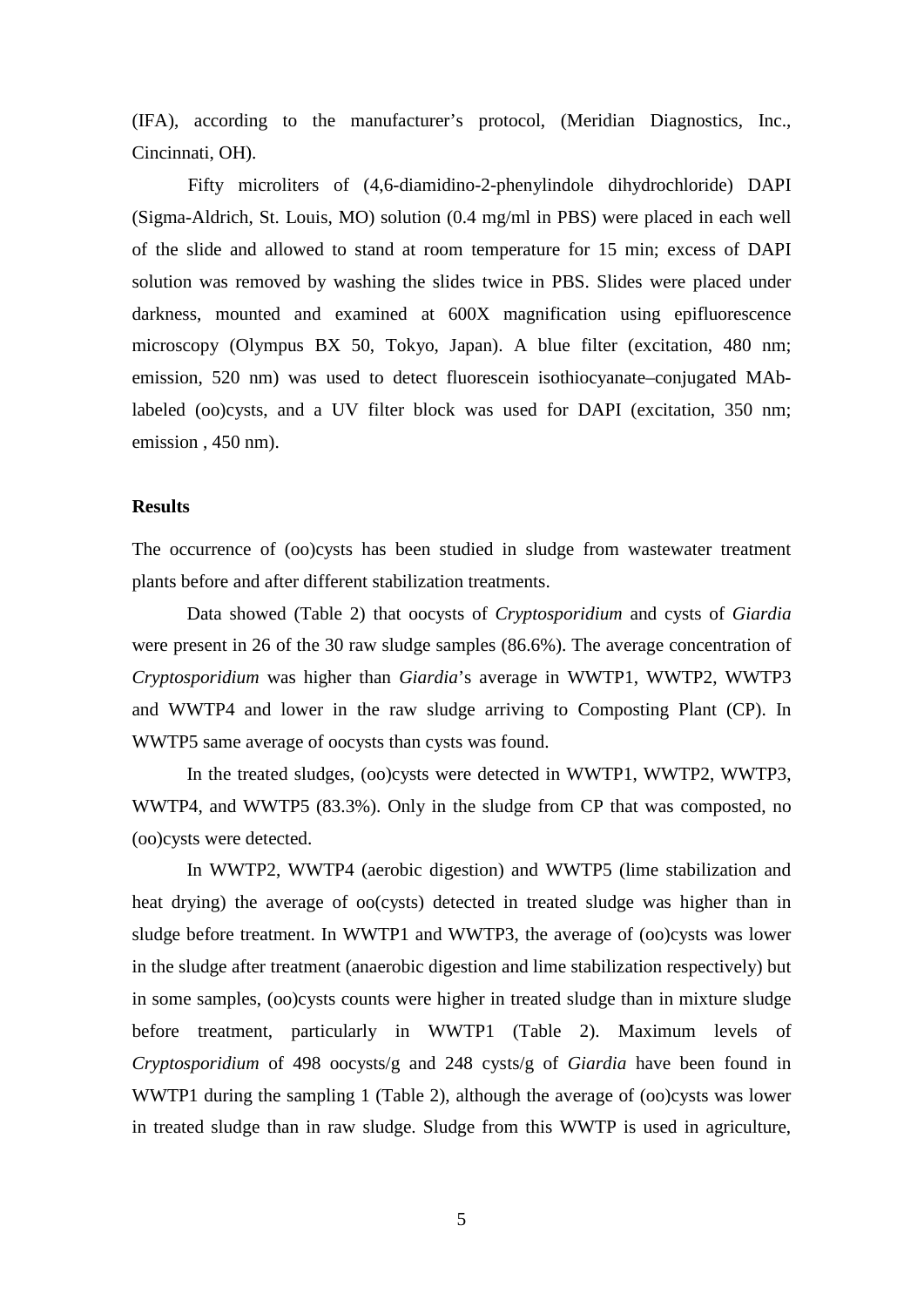which may pose a health risk. In the CP, counts of (oo)cysts after composting were 0 in all samplings (Table 2).

## **Discussion**

The sedimentation step followed by IMS –IFA [37] used in this work has proven to be useful for simultaneous detection of C*ryptosporidium* oocysts and *Giardia* cysts in raw and treated sludge. Recovery efficiencies associated with this method were approximately 40 to 60% and were significantly greater than those associated with similar methods based on sucrose flotation (*P*< 0.001).[37] Other authors [35] also found high counts of *Cryptosporidium* oocysts, 70%, using IMS and IFA after a spontaneous sedimentation. In contrast, Orlofsky et al. [36] obtained better results avoiding the sedimentation step.

In raw sludge samples, higher counts of *Cryptosporidium* oocysts than *Giardia* cysts have been detected (Table 2). Similar findings were reported in a study in Ireland.[27]

The different treatments used for sludge stabilisation in the studied WWTPs (Table 1) have not proven to be effective for total (oo)cysts elimination. Among the sludge treatments studied in this work, aerobic digestion and lime stabilisation showed higher average concentration of (oo)cysts in treated sludge than in raw sludge.

Furthermore, *Cryptosporidium* oocysts counts in treated sludge were higher than *Giardia* cysts' counts in WWTP1, WWTP2, WWTP3 and WWTP4. Only in WWTP5, higher counts of cysts than oocysts were found. Hence, *Cryptosporidium* oocysts appear to be more resistant to treatments compared to *Giardia* cysts.

Of the different disposal methods available for biosolids, composting presents certain advantages over more traditional methods, such as direct land application, incineration or burying in landfills. Composting is known to decrease the load of human pathogenic microorganisms potentially present in biosolids. It also yields an end product rich in organic matter and nutrients that can be used as a soil supplement for different environmental practices. In our study, only in composted sludge, no (oo)cysts were found. Other authors [38,39] agree that *Giardia* and *Cryptosporidium* are relatively sensitive to heat treatment and are rapidly reduced within thermophilic composting. In contrast, in a study about occurrence of pathogens in treated sludge,[40] *Cryptosporidium* oocysts were still detected in most compost samples. The inactivation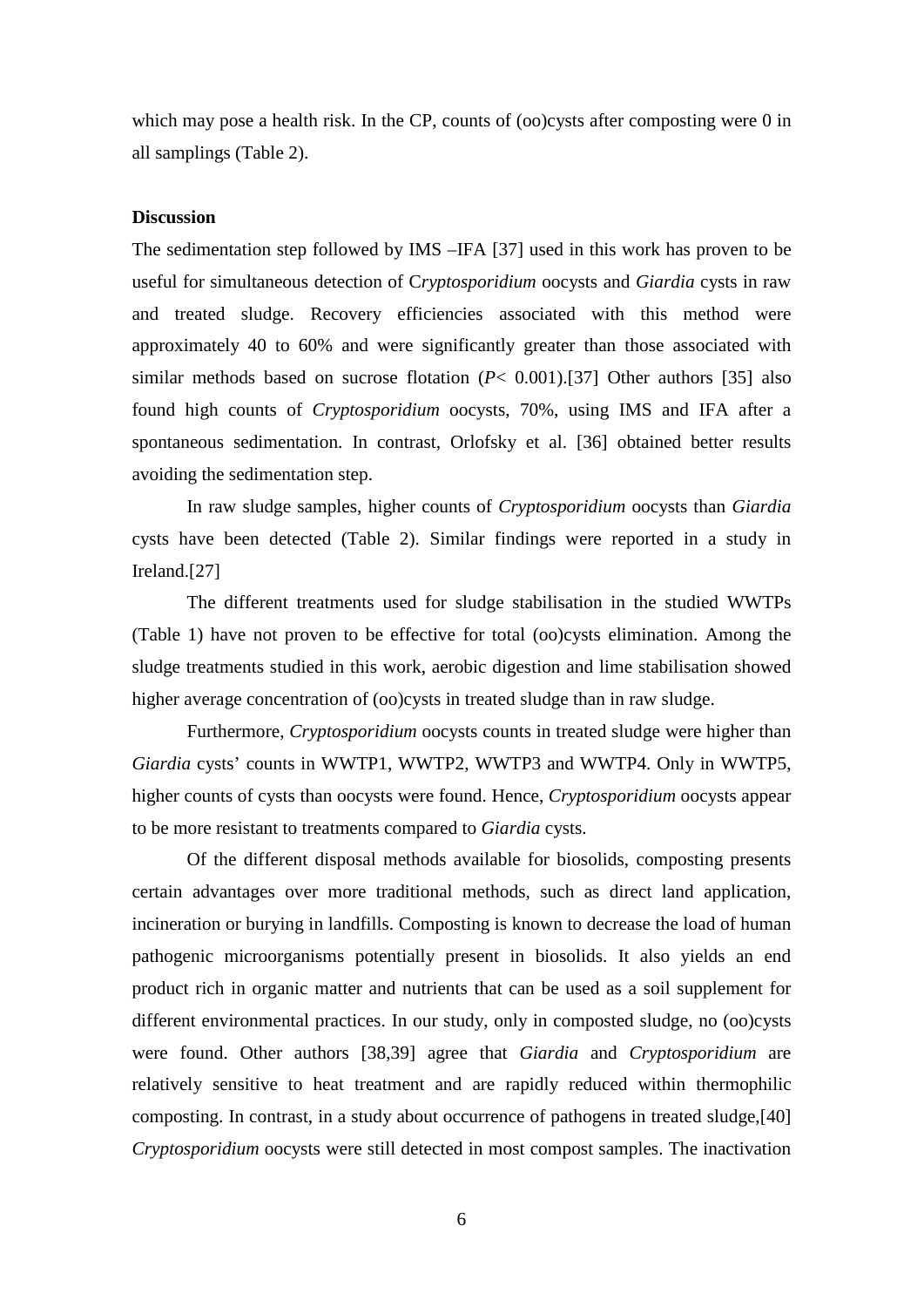of *Giardia* and *Cryptosporidium* (oo)cysts during composting of biosolids was monitored by Rimhanen-Finne et al. [20] and results showed that 44% and 37.5% of compost samples were positive for cysts and oocysts respectively after 10 weeks of composting.

Anaerobically digested biosolids have been reported to contain up to 10<sup>1</sup> oocysts/g of *Cryptosporidium* and 10<sup>2</sup> cysts/g *Giardia*. [15] In the dewatering processes, 50% percent of the pathogens were assumed to attach to sludge particulates. High *Giardia* cyst numbers (10<sup>2</sup>cysts/g) following anaerobic digestion were reported in a study in Perth (Australia). [40] Other authors, [41,42] have also found *Giardia* cysts in both digested and undigested sludge, and there were no significant differences between their occurrence in raw and treated sludge, concluding that *Giardia* cysts did not appear to be reduced by anaerobic digestion. In our study, the anaerobically digested sludge from WWTP1 also contained up to  $10^2/g$  (oo)cysts. It is possible that during the sludge treatment, such as anaerobic digestion where temperature is generally more than 35ºC, (oo)cysts might lose viability and infectivity rapidly. In most of the studies, [15,17,20] viability assessment of oo(cysts) is either not carried out or was inconclusive.

Regarding aerobic digestion, results obtained in our study in both WWTP2 and WWTP4, showed that the average of (oo)cysts present in sludge after stabilization were higher than in raw sludge. In a study about efficiency of a wastewater treatment plant for removal pathogens in Spain, [43] *Giardia* was detected in the sludge after aerobic digestion and no *Cryptosporidium* was detected; other authors [15] found higher reductions in *Cryptosporidium* (2.96 log) compared to *Giardia*'s (1.40 log) during aerobic digestion of sludge.

In the present study, higher counts of *Cryptosporidium* oocysts than *Giardia*  cysts have been detected in treated sludge from wastewater treatment plants, where sludge treatment was either lime stabilization or anaerobic or aerobic digestion. However, some authors [25] found that quicklime stabilization treatments reduced the load of both pathogens to non-detectable levels. Other studies, [29] have reported cysts of *Giardia* in sludge after lime stabilization, but no *Cryptosporidium* oocysts were detected. Similar findings reported in sewage sludge [31,44] have been explained by much higher relative incidence of giardiasis than cryptosporidiosis cases, that is, 300 vs. 10, respectively, in communities served byWWTPs.[29] In a study in Poland [25] it was found that the mean concentration of *Cryptosporidium* oocysts in sewage sludge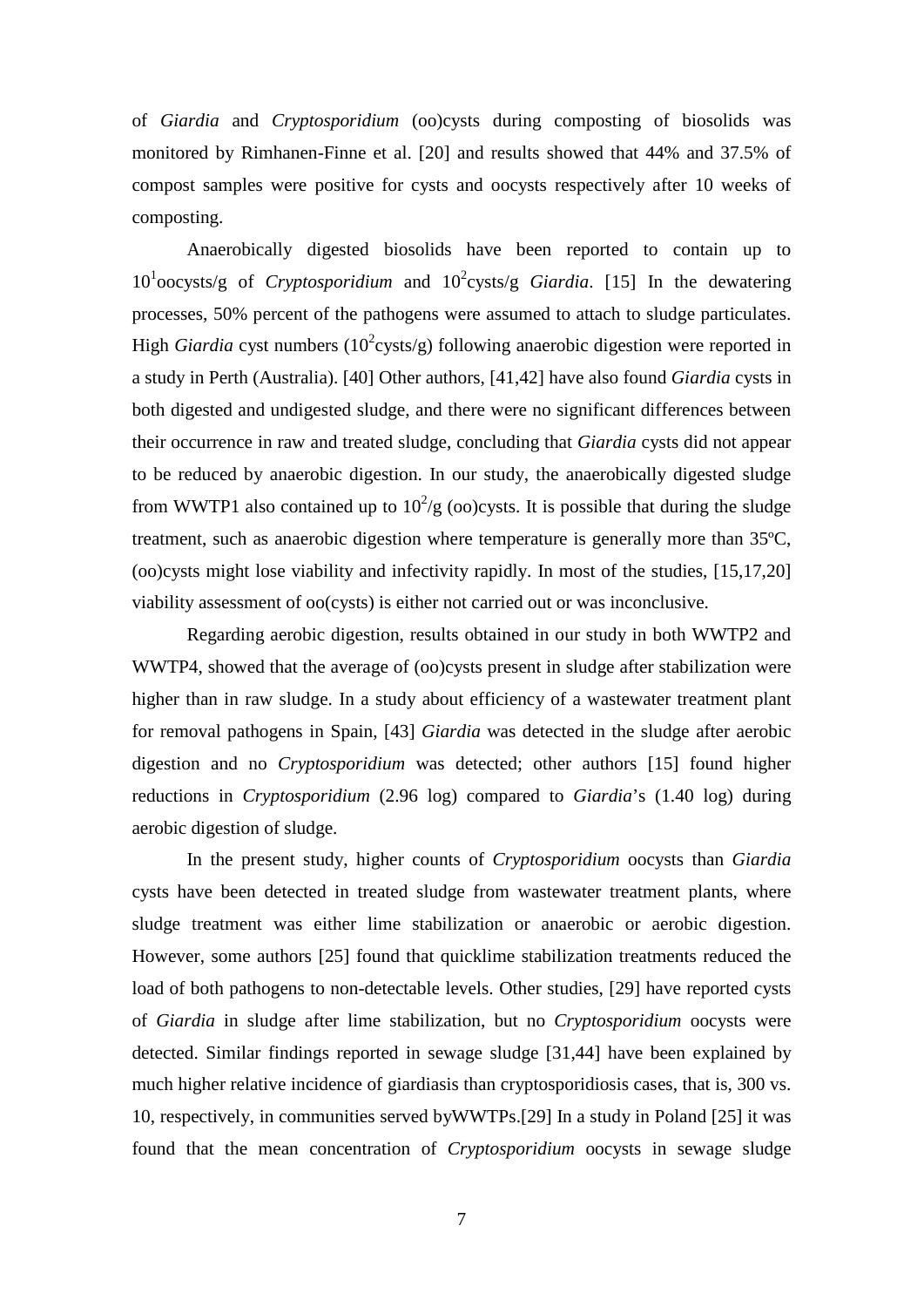samples in two wastewater treatment plants was significantly lower than the concentration of *Giardia* cysts found in these samples. *Giardia* cysts are more frequently isolated in higher numbers throughout the year from wastewater and biosolids than *Cryptosporidium* oocysts, which showed seasonal variation. [45,46]

Limited information is available on the fate of protozoan pathogens in biosolids. Moreover, interpretation and comparison of data is difficult due to inconsistencies in sampling, concentration and recovery procedure. Landfill leachate and sewage sludge contained high numbers of potentially viable, human-virulent species of *Cryptosporidium* and *Giardia.* [25] Due to the massive amounts of sewage sludge used by agriculture or deposited in landfills [21,47-49] and the environmental robustness of these pathogens, [50-53] environmental contamination derived from landfill leachates and sewage sludge presents serious public and veterinary threats. For the sewage sludge-end products to be used without restriction on agricultural lands to grow readyto-eat crops, the pathogen load must be reduced to a level which does not pose acceptable public health or veterinary risks.[48,49]

# **Conclusions**

Sludge treatments such as anaerobic and aerobic digestion, lime stabilization and heat drying do not eliminate *Cryptosporidium* oocysts and G*iardia* cysts.

Composting appears to be an interesting alternative to traditional disposal methods, since it is the only stabilization treatment which eliminates *Giardia* and *Cryptosporidium* (oo)cysts.

More information on the occurrence and levels of pathogens and indicators in biosolids is necessary to characterize and anticipate the risks associated with treated sewage sludge. An evaluation of the risks associated with the disposal or use of biosolids and proper regulations are both necessary from a public health perspective.

Further research is needed to establish whether treatment options could render the sewage sludge into pathogen-free biosolids, which can be safely disposed into the environment.

## **Acknowledgements**

We thank two anonymous reviewers for their input which helped to clarify this paper. The authors would like to acknowledge the staff at WWTPs for providing the samples.

8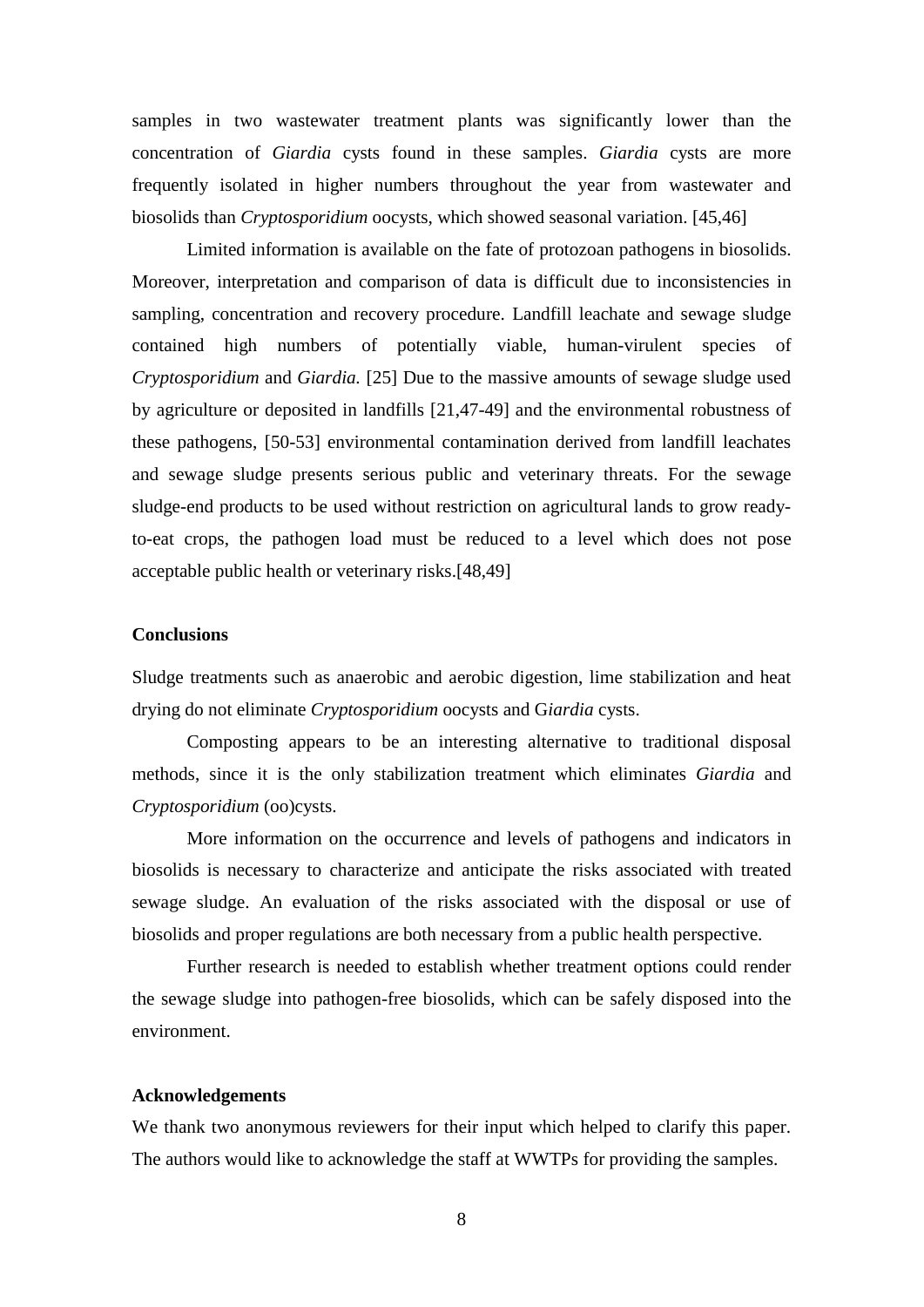#### **Disclosure statement**

No potential conflict of interest was reported by the author(s)

# **References**

- [1] Okhuysen PC, Chappell L, Crabb JH, et al. Virulence of three distinct *Cryptosporidium parvum* isolates for healthy adults. J Infect Dis. 1999;180:1275– 1281.
- [2] Medema GJ, Schijven JF. Modeling the sewage discharge and dispersion of *Cryptosporidium* and *Giardia* in surface water. Wat Res. 2001;35:4307–4316
- [3] Slifko TR, Smith HV, Rose JB. Emerging parasite zoonoses associated with water and food .Int J Parasitol. 2000;30:1379-1393
- [4] Thompson RCA. Giardiasis as re-emerging infectious disease and its zoonotic potential. Int J Parasitol. 2000;30:1259-1267
- [5] Smith HV, Caccio SM, Cook N et al. *Cryptosporidium* and *Giardia* as foodborne zoonoses. Vet Parasitol. 2007;149: 29–40
- [6] Ongerth JE*.* The concentration of *Cryptosporidium* and *Giardia* in water . The role and importance of recovery efficiency. Wat Res. 2013;47:2479 -2488.
- [7] Ryan U, Caccio SM. Zoonotic potential of *Giardia*. Int J Parasitol. 2013;43:943- 956.
- [8] Bicudo JR, Goyal SM. Pathogens and manure management systems: a review. Envirol Technol. 2003;24:115-130.
- [9] Kim SB, [Corapcioglu](http://www.tandfonline.com/author/Corapcioglu%2C+M+Y) MY. Vertical Transport of *Cryptosporidium parvum* oocysts through sediments. Environ Technol. 2002[;23:](http://www.tandfonline.com/loi/tent20?open=23#vol_23)1435-1446.
- [10] Amorós I, Alonso JL, Cuesta G. *Cryptosporidium* oocysts and *Giardia* cysts on salad products irrigated with contaminated water. J Food Prot. 2010;73:1138–1140.
- [11] Liang Z, Keeley A. Detection of viable *Cryptosporidium parvum* in soil by reverse transcription–Real-Time PCR Targeting hsp70 mRNA. Appl Env Microbiol. 2011;77:6476–6485.
- [12] Fayer R, Trout J, Jenkins MC. Infectivity of *Cryptosporidium parvum* oocysts in seawater and Eastern oysters (*Crassostrea virginica*) in the Chesapeake Bay. Appl Environ Microbiol. 1998;64:1070–1074.
- [13] Godfree A, Farrell J. Processes for managing pathogens. J Environ Qual. 2005;34: 105-113.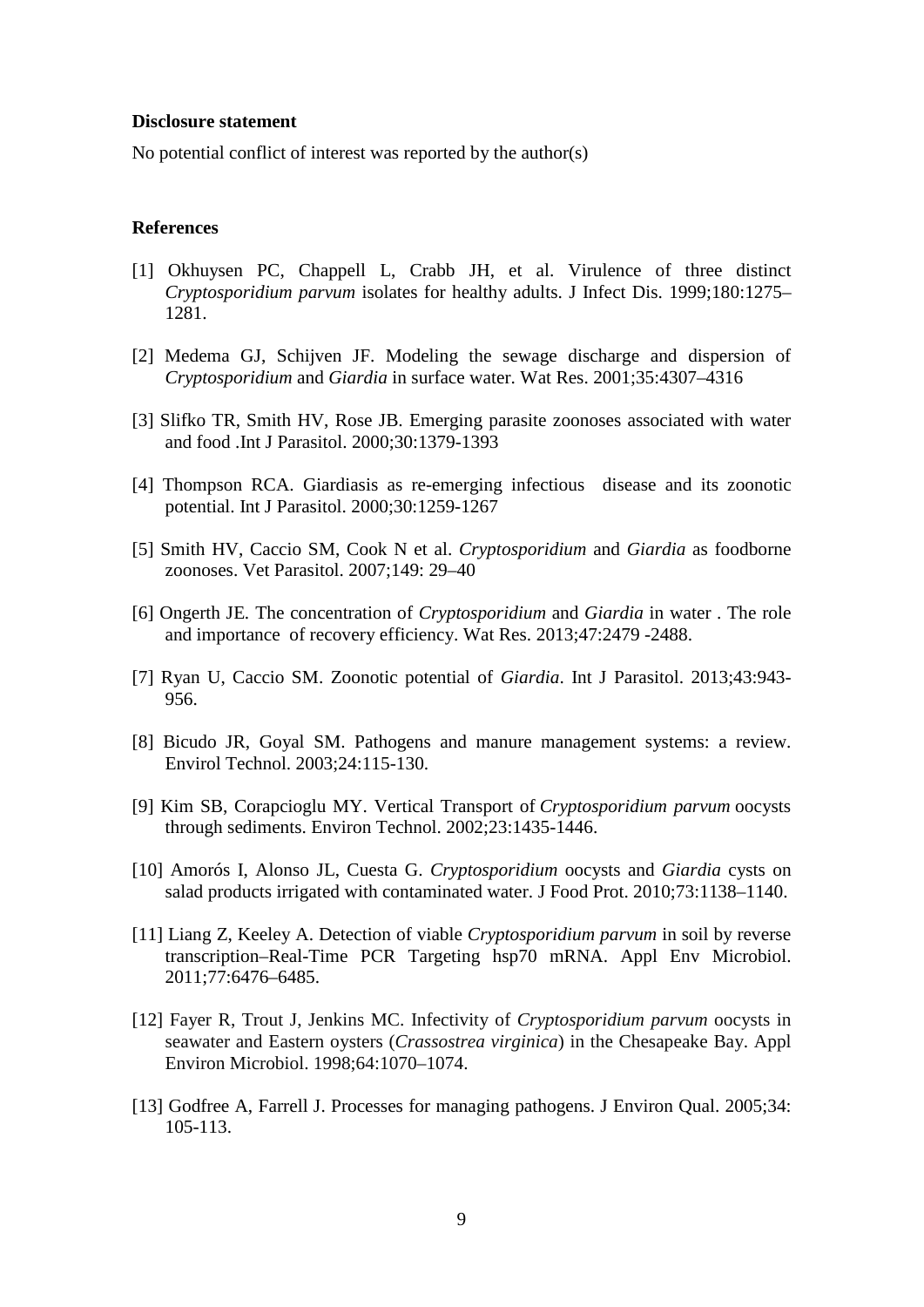- [14] Smith Jr JE, Surampalli RY, Reimers RS, et al. Disinfection processes and stability refinements to biosolids treatment technologies. Pract period hazard, toxic, radioact waste manag. 2008; 12: 10–17.
- [15] Chauret C, Springthorpe S, Sattar S. Fate of *Cryptosporidium* oocysts, *Giardia*  cysts, and microbial indicators during wastewater treatment and anaerobic sludge digestion. Can J Microbiol. 1999;45:257–262.
- [16] Romdhana MH, Lecomte, D Ladevie B, et al. Monitoring of pathogenic microorganisms contamination during heat drying process of sewage sludge. Process Safety and Environ Protection. 2009;87:377–386.
- [17] Sidhu JPS, Toze SG. Human pathogens and their indicators in biosolids: A literature review. Environ Int. 2009;35:187–201.
- [18] Khouja LBA, Cama V, Xiao L. Parasitic contamination in wastewater and sludge samples in Tunisia using three different detection techniques. Parasitol Res. 2010;107:109–116.
- [19] van Frankenhuyzen JK, Trevors JT, Lee H, et al. Molecular pathogen detection in biosolids with a focus on quantitative PCR using propidium monoazide for viable cell enumeration. J Microbiol Methods. 2011;87:263–272.
- [20] Rimhanen-Finne R, Vourinen A, Marmo S, et al. Comparative analysis of *Cryptosporidium* and *Giardia* andindicator bacteria during sewage sludge hygienization in various composting processes. Lett Appl Microbiol. 2004;38:301– 305.
- [21] Straub TM, Pepper IL, Gerba CP. Hazards from pathogenic microorganisms in land-disposed sewage sludge. Rev Environ Contam Toxicol. 1993;132:55-91.
- [22] Schlosser O, Grall D, Laurenceau MN. Intestinal parasite carriage in workers exposed to sewage. Eur J Epidemiol*.* 1999;15:261-265.
- [23] Nordic Council of Ministers, 2006 **©** Copenhagen. Protozoan Parasites in Sewage Sludge. TemaNord. 2006;596.
- [24] Graczyk TK, Lucy FE, Tamang L, et al. Human enteropathogen load in activated sewage sludge and corresponding sewage sludge-end products. Appl. Environ Microbiol. 2007a;73:2013–2015.
- [25] Graczyk TK, Kacprzak M, Neczaj E, et al. Occurrence of *Cryptosporidium* and *Giardia* in sewage sludge and solid waste landfill leachate and quantitative comparative analysis of sanitization treatments on pathogen inactivation. Environmental Res. 2008;106: 27–33.
- [26] Guzmán C, Jofre J, Montemayor M, et al. Occurrence and levels of indicators and selected pathogens in different sludges and biosolids. J. Appl. Microbiol. 2007;103:2420–2429.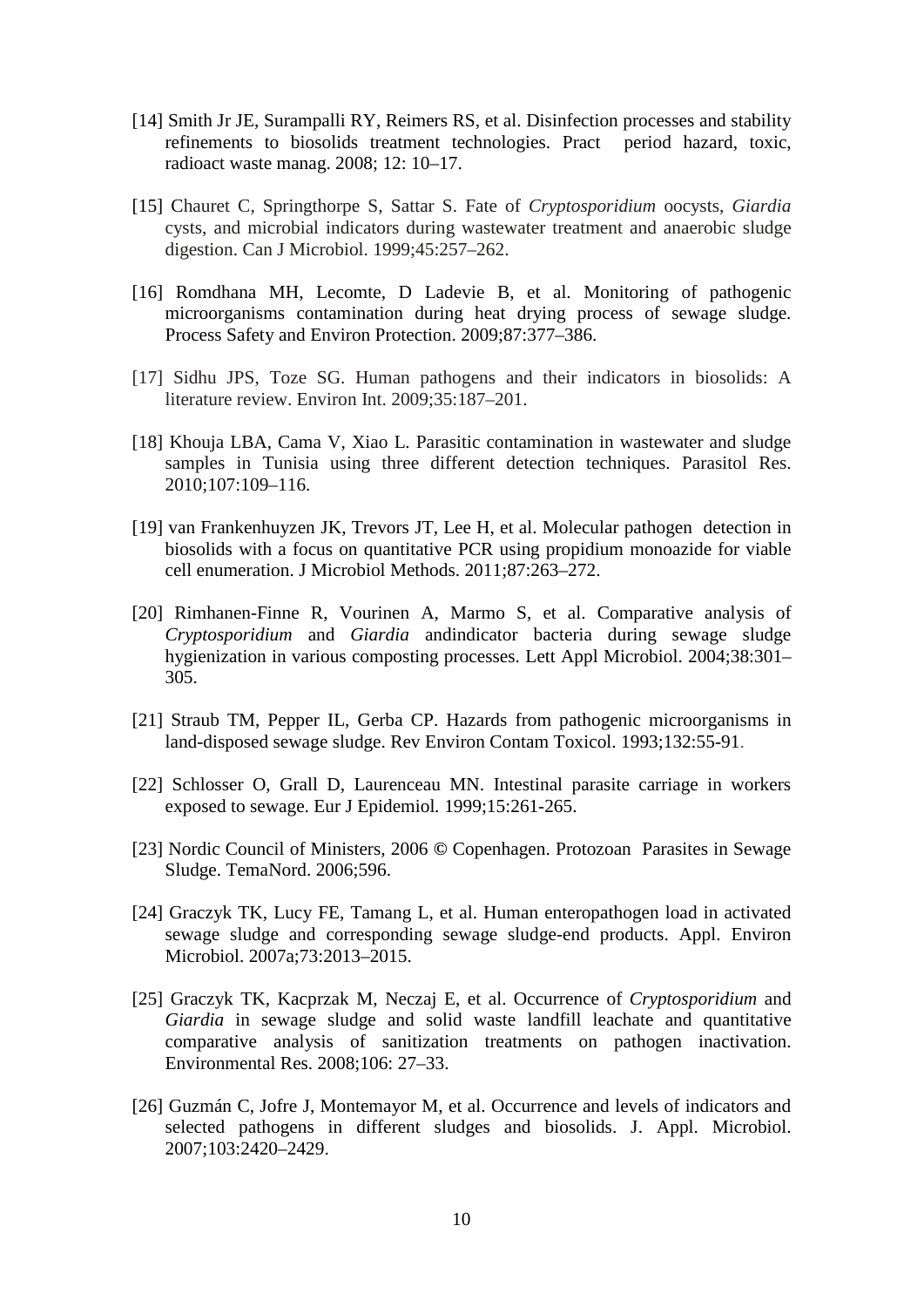- [27] Cheng HW, Lucy FE, Graczyk TK, et al. Fate of *Cryptosporidium parvum* and *Cryptosporidium hominis* oocysts and *Giardia duodenalis* cysts during secondary wastewater treatments. Parasitol Res. 2009;105:689–696.
- [28] Ashokkumar M,Vu T, Grieser F, et al. Ultrasonic treatment of *Cryptosporidium* oocysts. Water Sci Technol. 2003;47:173–177.
- [29] Rimhanen-Finne R, Ronkainen P, Hanninen ML. Simultaneous detection of *Cryptosporidium parvum* and *Giardia* in sewage sludge by IC-PCR. J Appl Microbiol. 2001; 91: 1030–1035.
- [30] Collins MV, Flick GJ, Smith S, et al. The effect of E-beam irradiation and microwave energy on Eastern oysters *(Crasssostrea virginica*) experimentally infected with *Cryptosporidium parvum*. J Eukaryot Microbiol. 2005;52:484–488.
- [31] Santos LU, Bonatti TR, Cantusio R, et al. Occurrence of *Giardia* cysts and *Cryptosporidium* oocysts in activated sludge samples in Campinas, SP, Brazil. Rev Inst Med S Paulo. 2004;46:309–313.
- [32] Bukhari Z, Smith HV, Sykes N, et al. Occurrence of *Cryptosporidium* spp. oocysts and *Giardia* spp. cysts in sewage effluents and effluents from treatment plants in England. Water Sci Technol. 1997;35:385–390.
- [33] Kuczynska E, Shelton DR. Method for detection and enumeration of *Cryptosporidium parvum* oocysts in feces, manures and soils. Appl Environ Microbiol. 1999;65:2820-2826.
- [34] U.S. Environmental Protection Agency (USEPA). Method 1623: *Cryptosporidium* and *Giardia* in water by IFA/IMS/FA. EPA 815-R-05-002. Washington, DC, USA: Office of Water, United States Environmental Protection Agency; 2005.
- [35] Iacovski RB, Barardi CRM, Oliveira CM. Detection and enumeration of *Cryptosporidium* sp. oocysts in sewage sludge samples from the city of Florianópolis (Brazil) by using immunomagnetic separation combined with indirect immunofluorescence assay. Waste Manage Res. 2004;22:171–176.
- [36] Orlofsky E, Gillor O, Melli A, et al. Simultaneous detection of *Giardia lamblia* and *Cryptosporidium parvum* (oo)cysts in soil using immunomagnetic separation and direct fluorescent antibody staining .J Microbiol Methods. 2013;94:375–377.
- [37] Massanet-Nicolau J. New Method Using Sedimentation and Immunomagnetic Separation for Isolation and Enumeration of *Cryptosporidium parvum* Oocysts and *Giardia lamblia* cysts. Appl Environ Microbiol. 2003;69:6758–6761.
- [38] Feachem RG, Bradley DJ, Garlick H, et al. Sanitation and Disease: Health Aspects of Excreta and Wastewater Management. 1983 New York, NY: John Wiley and Sons.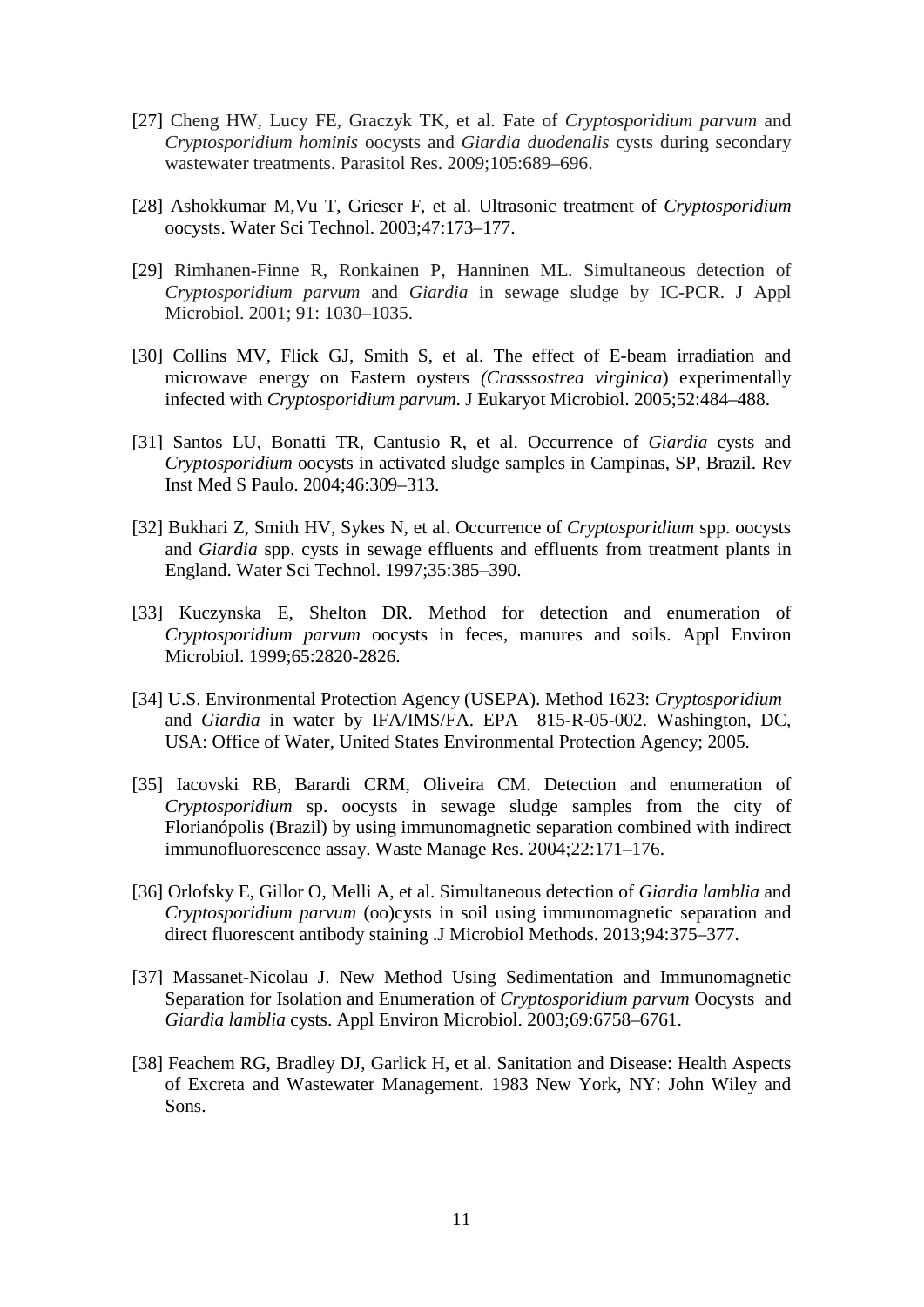- [39] Wichuk KM, McCartney D. A review of the effectiveness of current time temperature regulations on pathogen inactivation during composting. Journal of Environmental Engineering Science. 2007;6:573-586.
- [40] Hu CJ, Gibbs RA, Mort NR, et al. *Giardia* and its implications for sludge disposal. Water Sci Technol. 1996;34:179–186.
- [41] Soares AC, Straub TM, Pepper IL, et al. Effect of anaerobic digestion on the occurrence of enteroviruses and *Giardia* cysts in sewage sludge. J Environ Sci Health. 1994;29:1887–97.
- [42] Sykora JL, Sorber CA, Jakubowski W, et al. Distribution of *Giardia* cysts in wastewater. Wat Sci. Tech. 1991; 24:187-192.
- [43] Marín I, Goñi P, Lasheras AM, et al. Efficiency of a Spanish wastewater treatment plant for removal potentially pathogens: Characterization of bacteria and protozoa along water and sludge treatment lines. Ecol Eng. 2014; 74:28–32.
- [44] Robertson LJ, Paton CA, Campbell AT, et al. Giardia cysts and *Cryptosporidium* oocysts at sewage treatment works in Scotland, UK. Water Res. 2000;34:2310– 2322.
- [45] [Payment P,](http://www.ncbi.nlm.nih.gov/pubmed/?term=Payment%20P%5BAuthor%5D&cauthor=true&cauthor_uid=11315109) [Plante R,](http://www.ncbi.nlm.nih.gov/pubmed/?term=Plante%20R%5BAuthor%5D&cauthor=true&cauthor_uid=11315109) [Cejka P.](http://www.ncbi.nlm.nih.gov/pubmed/?term=Cejka%20P%5BAuthor%5D&cauthor=true&cauthor_uid=11315109) Removal of indicator bacteria, human enteric viruses, *Giardia* cysts, and *Cryptosporidium* oocysts at a large wastewater primary treatment facility. [Can J Microbiol.](http://www.ncbi.nlm.nih.gov/pubmed/11315109) 2001;47:188-93.
- [46] Caccio SM, De Giacomo M, Aucilino FA, et al. 2003. *Giardia* cysts in wastewater treatment plants in Italy. Appl Environ Microbiol. 2003;69:3393–3398.
- [47] Szostakowska B, Kruminis-Lozowska W, Racewicz M, et al. *Cryptosporidium* parvum and *Giardia* lamblia recovered from flies on a cattle farm and in a landfill. Appl Environ Microbiol. 2004;70:3742–3744.
- [48] Westrell T, Schonning C, Stenstrom TA, et al. QMRA (quantitative microbial risk assessment) and HACCP (hazard analysis and critical control points) for management of pathogens in wastewater and sewage sludge treatment and reuse. Water Sci Technol. 2004;50:23–30.
- [49] Gale P. Land application of treated sewage sludge: quantifying pathogen risk from consumption of crops. J Appl Microbiol. 2005;98:380–396.
- [50] deRegnier DP, Cole L, Schupp DG, et al. Viability of *Giardia* cysts suspended in lake, river, and tap water. Appl Environ Microbiol. 1989;55:122–129.
- [51] Tamburrini A, Pozio E. Long-term survival of *Cryptosporidium parvum* oocysts in seawater and in experimentally infected mussels *(Mytilus galloprovincialis*). Int J Parasitol. 1999;29:711–715.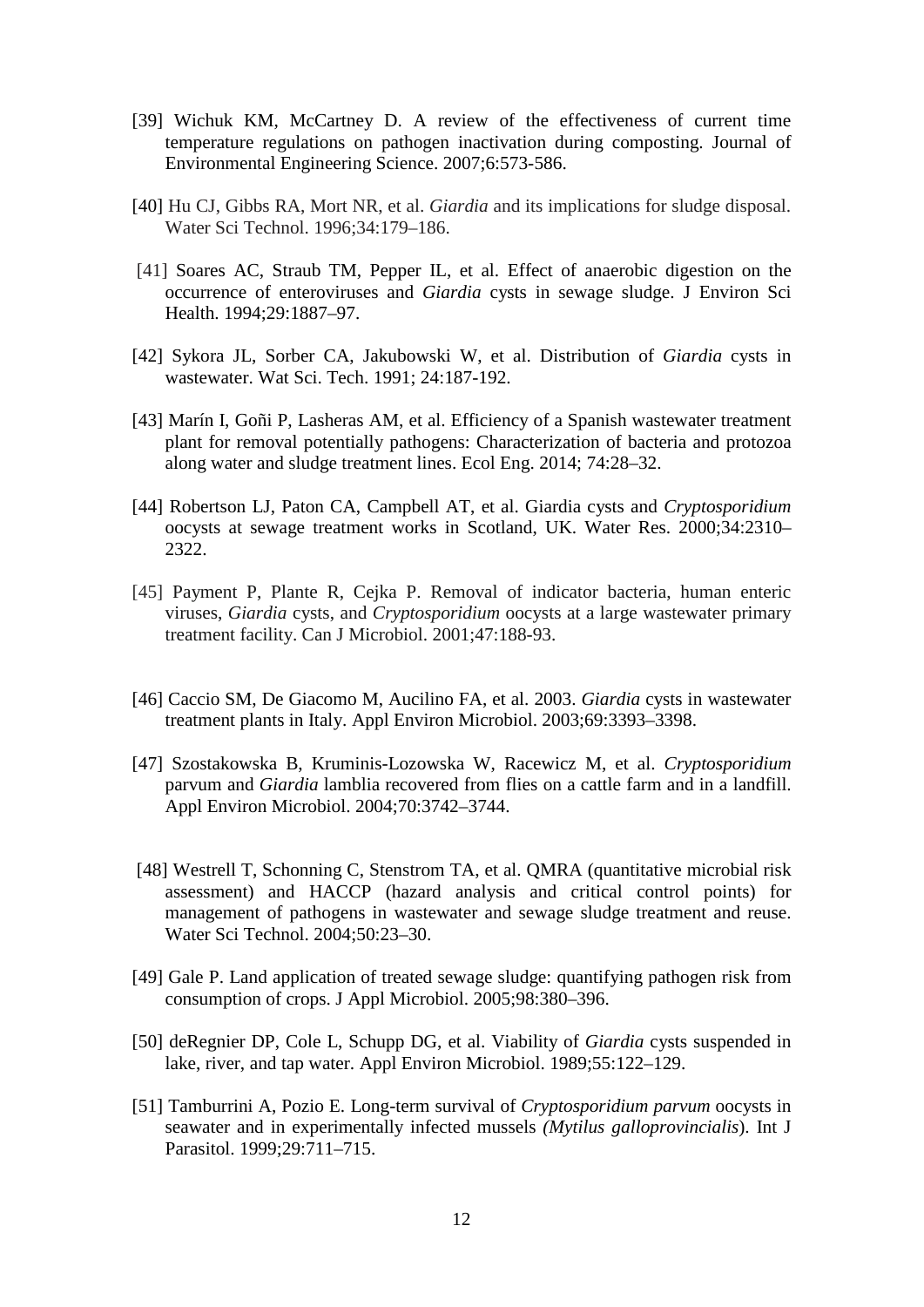- [52] Hutchinson ML, Walters LD, Moore T, et al. Fate of pathogens present in livestock wastes spread onto fescue plots. Appl Environ Microbiol. 2005a;71:691–696.
- [53] Hutchinson ML, Walters LD, Moore T, et al. Decline of zoonotic agents in liquid livestock wastes stored in batches on-farm. Lett Appl Microbiol. 2005b;99:58–65.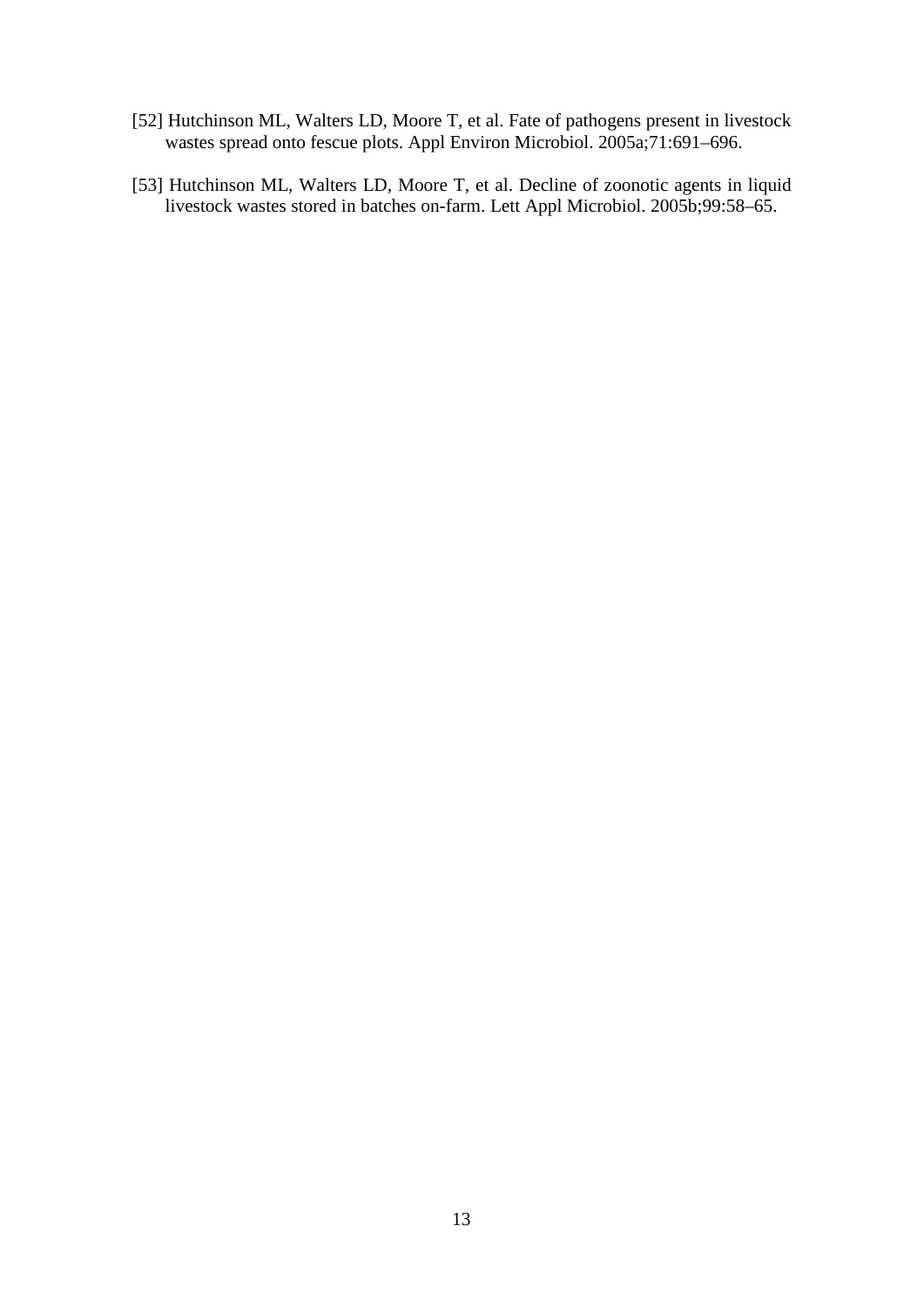| Table 1: Characteristics of wastewater treatment plants: population served and different |  |  |
|------------------------------------------------------------------------------------------|--|--|
| sludge treatments                                                                        |  |  |

| Wastewater<br>Treatment<br>Plant | Population<br>equivalent | Secondary<br>treatment                   | Tertiary<br>treatment              | Sludge<br>Treatment                         |  |  |  |
|----------------------------------|--------------------------|------------------------------------------|------------------------------------|---------------------------------------------|--|--|--|
| WWTP1                            | 205650                   | Activated<br>sludge and<br>sedimentation | Sand<br>filtration,<br>ultraviolet | Anaerobic<br>Digestion                      |  |  |  |
| WWTP2                            | 49702                    | Activated<br>sludge and<br>sedimentation | None                               | Aerobic<br>Digestion                        |  |  |  |
| WWTP3                            | 21255                    | Activated<br>sludge and<br>sedimentation | Sand<br>filtration,<br>ultraviolet | Lime<br>stabilization                       |  |  |  |
| WWTP4                            | 20055                    | Activated<br>sludge and<br>sedimentation | None                               | Aerobic<br>Digestion                        |  |  |  |
| WWTP5                            | 20092                    | Activated<br>sludge and<br>sedimentation | Ultraviolet                        | Lime<br>stabilization<br>and heat<br>drying |  |  |  |
| CP <sup>a</sup>                  |                          |                                          |                                    | Composting                                  |  |  |  |

<sup>a</sup>Composting plant